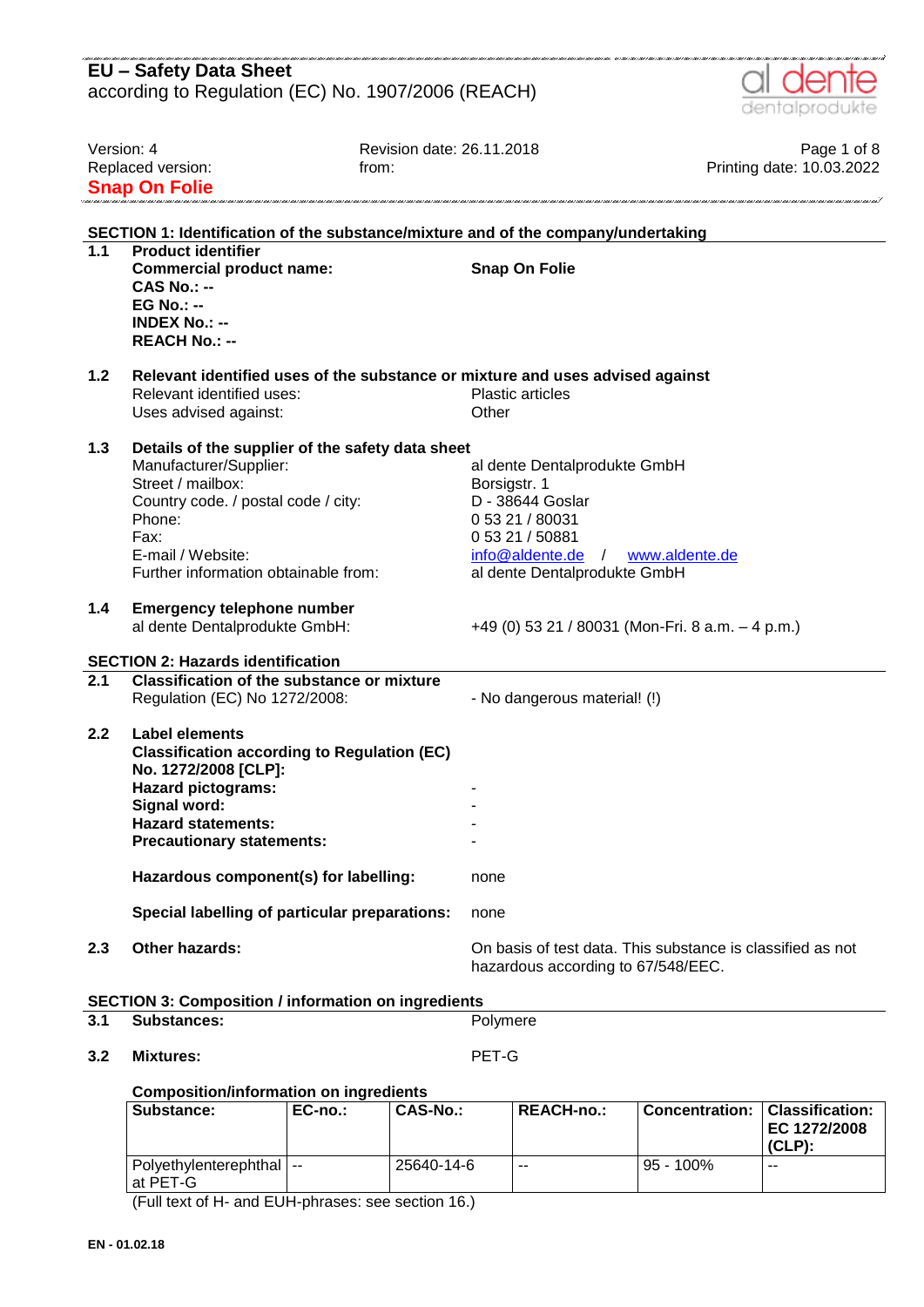

Version: 4 Page 2 of 8<br>Replaced version: 10.03.2022 From: 1 Replaced version: 10.03.2022 from: From: Frinting date: 10.03.2022 **Snap On Folie** 

|     | <b>SECTION 4: First aid measures</b>          |                                                                                                   |
|-----|-----------------------------------------------|---------------------------------------------------------------------------------------------------|
| 4.1 | <b>Description on first aid measures:</b>     |                                                                                                   |
|     | <b>General information:</b>                   | No special measures are necessary.                                                                |
|     | <b>Following inhalation:</b>                  | Do not breathe dust. Dust should be exhausted directly at                                         |
|     |                                               | the point of origin. Inhalation of dust may cause irritation of                                   |
|     |                                               | the respiratory system.                                                                           |
|     | <b>Following skin contact:</b>                | No special measures are necessary. After contact with                                             |
|     |                                               | molten product, cool skin area rapidly with cold water.                                           |
|     |                                               | Immerse in cold water for a prolonged period.                                                     |
|     |                                               | Burns caused by molten material must be treated clinically.                                       |
|     |                                               | Irritating to skin. slightly irritant<br>Rinse immediately carefully and thoroughly with eye-bath |
|     | After eye contact:                            | or water. In case of troubles or persistent symptoms,                                             |
|     |                                               | consult an ophthalmologist. Irritating to eyes.                                                   |
|     |                                               | Dust protection goggles.                                                                          |
|     | After ingestion:                              | No special measures are necessary.                                                                |
|     |                                               |                                                                                                   |
| 4.2 | Most important symptoms and effects, both     | No information available.                                                                         |
|     | acute and delayed:                            |                                                                                                   |
|     |                                               |                                                                                                   |
| 4.3 | Indication of any immediate medical           | No information available.                                                                         |
|     | attention and special treatment needed:       |                                                                                                   |
|     | <b>SECTION 5: Firefighting measures</b>       |                                                                                                   |
| 5.1 | <b>Extinguishing media:</b>                   |                                                                                                   |
|     | Suitable extinguishing media:                 | Extinguishing powder. Carbon dioxide. alcohol resistant                                           |
|     |                                               | foam. Water spray.                                                                                |
|     | Unsuitable extinguishing media:               | High power water jet.                                                                             |
| 5.2 | Special hazards arising from the substance    | In case of fire may be liberated: Carbon dioxide (CO2).                                           |
|     | or mixture:                                   | Carbon monoxide. Sulphur dioxide (SO2).                                                           |
|     |                                               | Formaldehyde.                                                                                     |
|     |                                               |                                                                                                   |
| 5.3 | <b>Advice for firefighters:</b>               |                                                                                                   |
|     | <b>General information:</b>                   | Use water spray jet to protect personnel and to cool                                              |
|     |                                               | endangered containers.                                                                            |
|     |                                               |                                                                                                   |
|     | Special protective equipment for              | In case of fire: Wear self-contained breathing apparatus.                                         |
|     | firefighters:                                 | Protective clothing.                                                                              |
|     | <b>SECTION 6: Accidental release measures</b> |                                                                                                   |
| 6.1 | Personal precautions, protective equipment    | No special measures are necessary.                                                                |
|     | and emergency procedures:                     |                                                                                                   |
|     |                                               |                                                                                                   |
| 6.2 | <b>Environmental precautions:</b>             | Do not allow to enter into surface water or drains. Do not                                        |
|     |                                               | allow to enter into soil/subsoil.                                                                 |
| 6.3 | Methods and material for containment and      |                                                                                                   |
|     | cleaning up                                   | Take up mechanically, placing in appropriate containers for<br>disposal.                          |
|     |                                               |                                                                                                   |
| 6.4 | <b>Reference to other sections:</b>           | Treat the recovered material as prescribed in the section                                         |
|     |                                               | on waste disposal.                                                                                |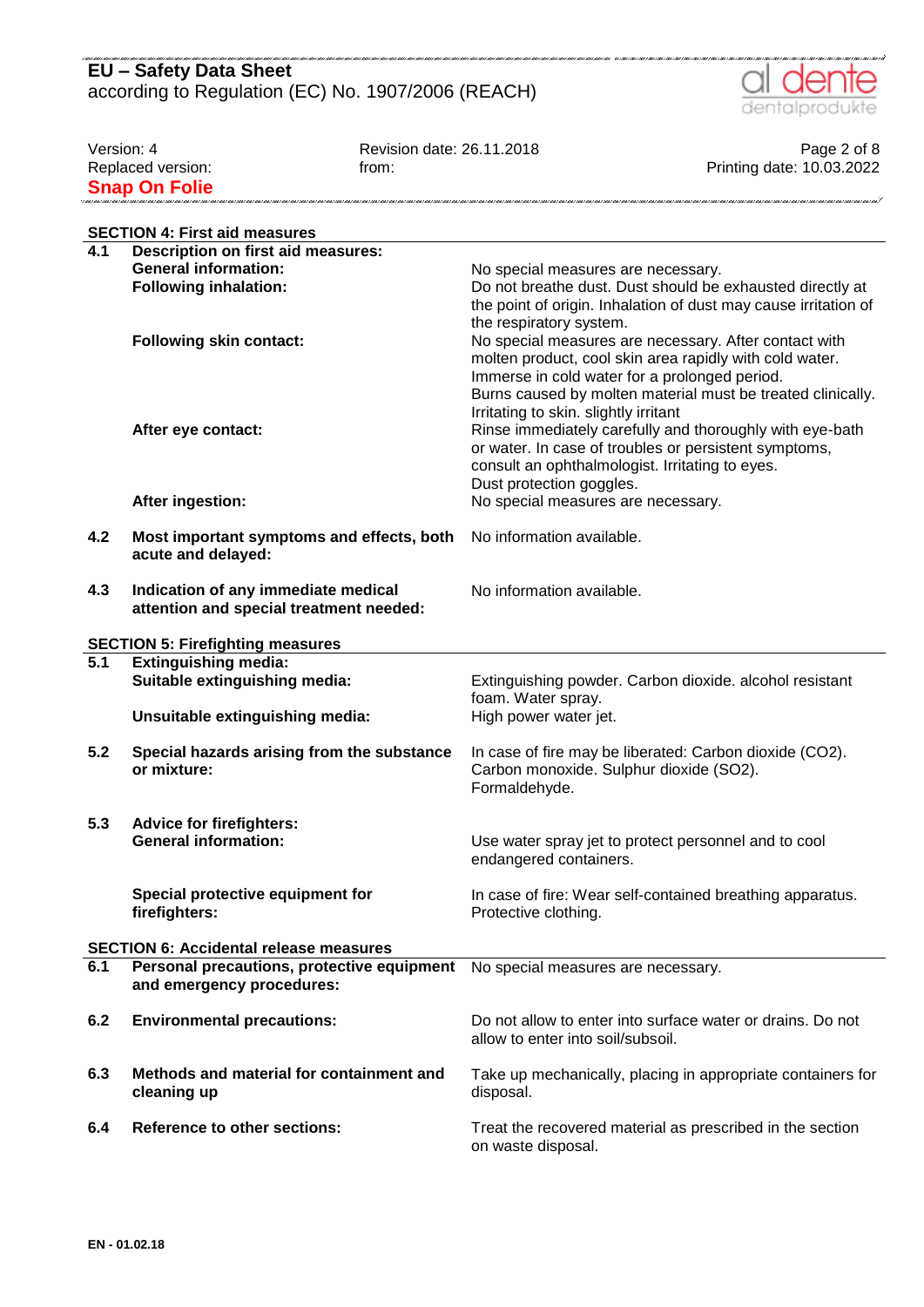

| Version: 4           | Revision date: 26.11.2018 | Page 3 of 8               |
|----------------------|---------------------------|---------------------------|
| Replaced version:    | trom:                     | Printing date: 10.03.2022 |
| <b>Snap On Folie</b> |                           |                           |
|                      |                           |                           |

| 7.1 | <b>SECTION 7: Handling and storage</b><br><b>Precautions for safe handling</b>                                 |                                                                                      |
|-----|----------------------------------------------------------------------------------------------------------------|--------------------------------------------------------------------------------------|
|     | Advices on safe handling:                                                                                      | Avoid generation of dust. Dust must be exhausted directly<br>at the point of origin. |
|     | Precautions against fire and explosion:                                                                        | Keep away from sources of ignition - No smoking. Keep<br>away from heat.             |
| 7.2 | Conditions for safe storage, including any incompatibilities<br>Requirements for storage rooms and<br>vessels: | Keep container tightly closed and dry.                                               |
|     | Hints on joint storage:                                                                                        | Conditions to avoid: UV-radiation/sunlight.                                          |
|     | Storage class:                                                                                                 | 11                                                                                   |

**7.3 Specific end use(s):** Observe instructions for use.

#### **SECTION 8: Exposure controls/personal protection**

### **8.1 Control parameters**

#### **Occupational exposure limit value**

|  | Substance:   CAS-No.:   Source:   Occupational | <b>∣Occupational</b>        | l Limitation of | <b>Remark:</b> |
|--|------------------------------------------------|-----------------------------|-----------------|----------------|
|  | l exposure limit                               | <b>⊥exposure limit</b>      | <b>exposure</b> |                |
|  | value:[ppm]                                    | value: [mɑ/m <sup>3</sup> ] | peaks:          |                |

### **Substance with a common (EC) occupational exposure limit value**

|  | Substance:   CAS-No.:   Source:   Occupational | Occupational    | <b>Limitation of</b> | Remark: |
|--|------------------------------------------------|-----------------|----------------------|---------|
|  | ∣exposure limit ∣exposure limit                |                 | exposure             |         |
|  | value: [ppm]                                   | ∣ value:ſmɑ/mªl | peaks:               |         |

### **DNEL-/PNEC-values**

| Substance:                                                         | <b>CAS-No.:</b> |                                                                                                                                           | <b>DNEL/DMEL</b>                                                                                                 |
|--------------------------------------------------------------------|-----------------|-------------------------------------------------------------------------------------------------------------------------------------------|------------------------------------------------------------------------------------------------------------------|
| <b>PNEC Value</b>                                                  |                 |                                                                                                                                           |                                                                                                                  |
| Substance:                                                         | <b>CAS-No.:</b> |                                                                                                                                           | <b>PNEC</b>                                                                                                      |
| Remark:                                                            |                 | none                                                                                                                                      |                                                                                                                  |
| <b>Exposure controls</b><br><b>Occupational exposure controls:</b> |                 | none                                                                                                                                      |                                                                                                                  |
| <b>General protection and hygiene measures:</b>                    |                 | contaminated clothing.                                                                                                                    | When using do not eat, drink, smoke, sniff. Wash hands<br>before breaks and after work. Take off immediately all |
| <b>Personal protection equipment:</b>                              |                 | with working materials are specified in the<br>TRGS 500. Dust protection goggles.                                                         | Minimum standard for preventive measures while handling                                                          |
| <b>Respiratory protection:</b>                                     |                 | With correct and proper use, and under normal conditions,<br>breathing protection is not required. Technical ventilation of<br>workplace. |                                                                                                                  |
| <b>Hand protection:</b>                                            |                 |                                                                                                                                           | See chapter 7. No additional measures necessary.                                                                 |

**8.2 Exposure controls**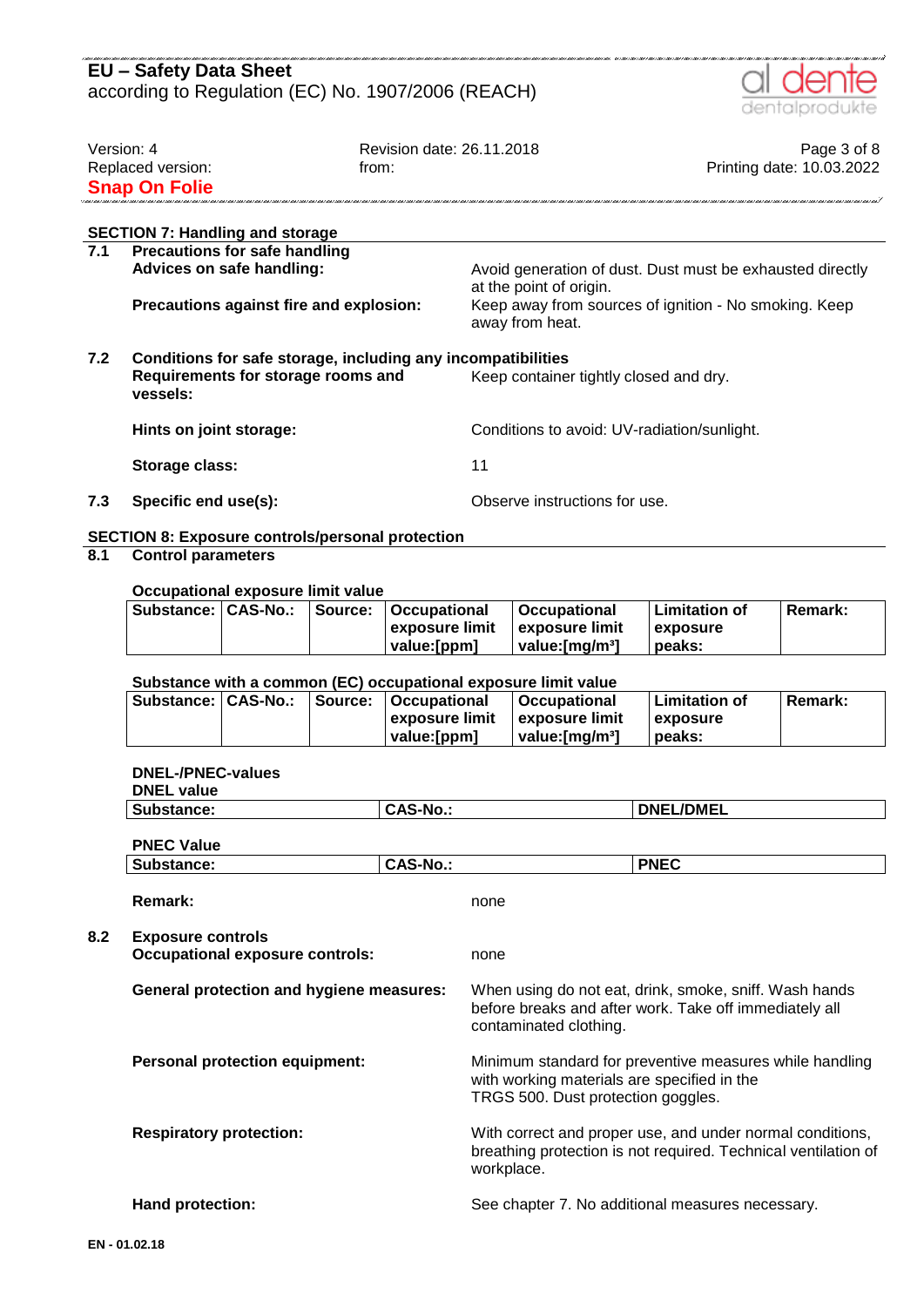

| Version: 4       | Replaced version:<br><b>Snap On Folie</b>                                                                                                                                                                                                                                                                                                                                                                                                                                                      | Revision date: 26.11.2018<br>from: |                                                             |                 | Page 4 of 8<br>Printing date: 10.03.2022                                                                                                                                                                                                      |
|------------------|------------------------------------------------------------------------------------------------------------------------------------------------------------------------------------------------------------------------------------------------------------------------------------------------------------------------------------------------------------------------------------------------------------------------------------------------------------------------------------------------|------------------------------------|-------------------------------------------------------------|-----------------|-----------------------------------------------------------------------------------------------------------------------------------------------------------------------------------------------------------------------------------------------|
|                  | <b>Eye/face protection:</b>                                                                                                                                                                                                                                                                                                                                                                                                                                                                    |                                    | Dust protection goggles.                                    |                 |                                                                                                                                                                                                                                               |
|                  | <b>Body protection:</b>                                                                                                                                                                                                                                                                                                                                                                                                                                                                        |                                    | Not required.                                               |                 |                                                                                                                                                                                                                                               |
|                  | <b>Environmental exposure controls:</b>                                                                                                                                                                                                                                                                                                                                                                                                                                                        |                                    | Refer to chapter 7. No further action is necessary.         |                 |                                                                                                                                                                                                                                               |
|                  | <b>Consumer exposure controls:</b>                                                                                                                                                                                                                                                                                                                                                                                                                                                             |                                    | Refer to chapter 7. No further action is necessary.         |                 |                                                                                                                                                                                                                                               |
|                  | <b>Exposure Scenario:</b>                                                                                                                                                                                                                                                                                                                                                                                                                                                                      |                                    | none                                                        |                 |                                                                                                                                                                                                                                               |
|                  | <b>SECTION 9: Physical and chemical properties</b>                                                                                                                                                                                                                                                                                                                                                                                                                                             |                                    |                                                             |                 |                                                                                                                                                                                                                                               |
| $\overline{9.1}$ | Information on basic physical and chemical properties<br>Appearance:<br><b>Physical state:</b><br><b>Colour:</b><br>Odour:<br><b>Odour threshold:</b>                                                                                                                                                                                                                                                                                                                                          |                                    | solid<br>various<br>characteristically<br>No data available |                 |                                                                                                                                                                                                                                               |
|                  | Safety relevant basis data                                                                                                                                                                                                                                                                                                                                                                                                                                                                     | <b>Parameter</b>                   | Value                                                       | Unit            | Remark                                                                                                                                                                                                                                        |
|                  | pH:<br><b>Melting point/freezing</b><br>point:                                                                                                                                                                                                                                                                                                                                                                                                                                                 | Vicat                              | 80                                                          | °C              | not applicable                                                                                                                                                                                                                                |
|                  | Initial boiling point and<br>boiling range:<br><b>Flash point:</b><br><b>Evaporation rate:</b><br>Flammability (solid, gas):<br><b>Explosive properties:</b><br>Lower flammability or<br>explosive limits:<br><b>Upper flammability or</b><br>explosive limits:<br>Vapour pressure:<br>Vapour density:<br><b>Relative density:</b><br>Density:<br>Solubility(ies):<br><b>Water solubility:</b><br>Fat solubility:<br><b>Partition coefficient:</b><br>n-octanol/water:<br><b>Auto-ignition</b> |                                    | >250 °C<br>400 °C                                           | 1,27 $g/cm^{3}$ | not determined<br>not applicable<br>not determined<br>not explosive.<br>not applicable<br>not applicable<br>not applicable<br>not applicable<br>not determined<br>not determined<br>practically insoluble<br>not determined<br>not determined |
|                  | temperature:<br>Decomposition                                                                                                                                                                                                                                                                                                                                                                                                                                                                  |                                    | $>280$ °C                                                   |                 |                                                                                                                                                                                                                                               |
|                  | temperature:<br><b>Viscosity:</b><br><b>Oxidising properties:</b><br><b>Solvent content:</b>                                                                                                                                                                                                                                                                                                                                                                                                   |                                    |                                                             |                 | not applicable<br>not determined<br>not applicable                                                                                                                                                                                            |

**9.2 Other information: Observe technical data sheet.**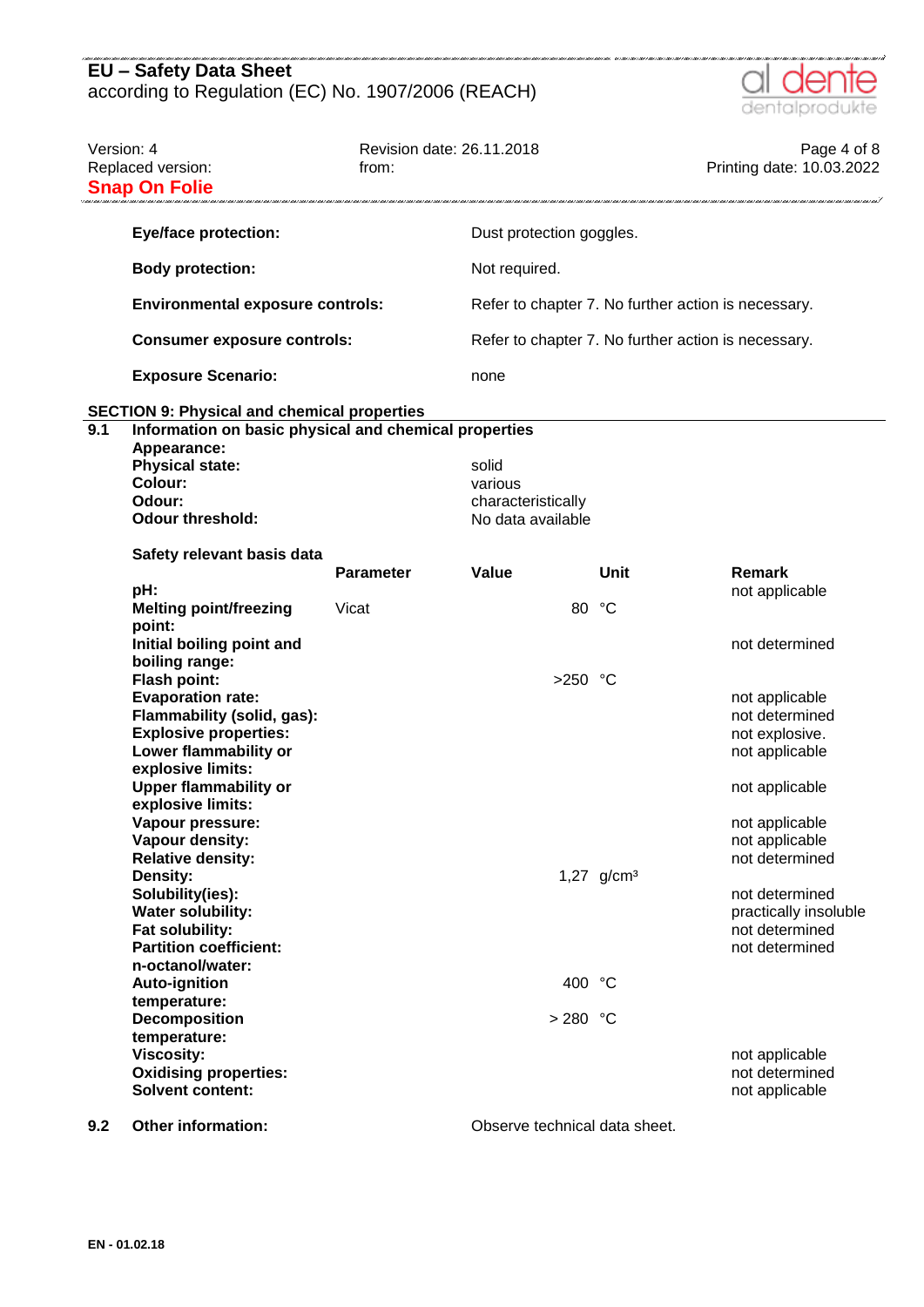|            | <b>EU - Safety Data Sheet</b>                                             |                           |                                                                                                |
|------------|---------------------------------------------------------------------------|---------------------------|------------------------------------------------------------------------------------------------|
|            | according to Regulation (EC) No. 1907/2006 (REACH)                        |                           | dentalprodukte                                                                                 |
| Version: 4 |                                                                           | Revision date: 26.11.2018 | Page 5 of 8                                                                                    |
|            | Replaced version:                                                         | from:                     | Printing date: 10.03.2022                                                                      |
|            | <b>Snap On Folie</b>                                                      |                           |                                                                                                |
|            |                                                                           |                           |                                                                                                |
|            | <b>SECTION 10: Stability and reactivity</b><br>10.1 Reactivity:           |                           | No hazardous reaction when handled and stored according                                        |
|            |                                                                           |                           | to provisions.                                                                                 |
|            | 10.2 Chemical stability:                                                  |                           | Reacts with: Solvents/Thinner Etchant and acids                                                |
| 10.3       | Possibility of hazardous reactions:                                       |                           | No data available.                                                                             |
| 10.4       | Conditions to avoid:                                                      |                           | UV-radiation/sunlight.                                                                         |
| 10.5       | Incompatible materials:<br>10.6 Hazardous decomposition products:         |                           | Acid Base Oxidizing agent<br>Hydrocarbons. Carbon dioxide (CO2) Carbon monoxide.               |
|            |                                                                           |                           | aldehydes                                                                                      |
|            | <b>SECTION 11: Toxicological information</b>                              |                           |                                                                                                |
| 11.1       | Information on toxicological effects:                                     |                           | Medical device product                                                                         |
|            |                                                                           |                           | Cytotoxtest: no abnormality detected                                                           |
|            | M-factor:                                                                 |                           | <b>Acute toxicity (dermal):</b>                                                                |
|            | <b>Acute toxicity (oral):</b>                                             |                           | <b>Acute toxicity (inhalative):</b>                                                            |
|            | <b>Acute toxicity</b>                                                     |                           |                                                                                                |
|            | Substance:                                                                | <b>CAS-No.:</b>           | <b>Toxicological information</b>                                                               |
|            | <b>Skin corrosion/irritation:</b>                                         |                           | In the case of the formation of dust.                                                          |
|            | Serious eye damage/irritation:                                            |                           | Irritating to eyes. In the case of the formation of dust.                                      |
|            | <b>Respiratory or skin sensitisation:</b>                                 |                           | Toxicological data are not available.                                                          |
|            | CMR effects (carcinogenicity, mutagenicity and toxicity for reproduction) |                           |                                                                                                |
|            | Carcinogenicity:                                                          |                           | No indications of human carcinogenicity exist.                                                 |
|            | Germ cell mutagenicity:<br>Reproductive toxicity:                         |                           | No indications of human germ cell mutagenicity exist.<br>Toxicological data are not available. |
|            |                                                                           |                           |                                                                                                |
|            | <b>STOT-single exposure:</b>                                              |                           | No information available.                                                                      |
|            | <b>STOT-repeated exposure:</b>                                            |                           | No information available.                                                                      |
|            | <b>Aspiration hazard:</b>                                                 |                           | Inhalation of dust may cause irritation of the respiratory<br>system.                          |
|            | <b>SECTION 12: Ecological information</b>                                 |                           |                                                                                                |
| 12.1       | <b>Toxicity:</b>                                                          |                           | none                                                                                           |
|            |                                                                           |                           |                                                                                                |
|            | <b>Ecotoxicity</b><br>Substance:                                          | <b>CAS-No.:</b>           | <b>Ecotoxicity</b>                                                                             |
|            |                                                                           |                           |                                                                                                |
|            | 12.2 Persistence and degradability:                                       |                           | No information available.                                                                      |
| 12.3       | <b>Bioaccumulative potential:</b>                                         |                           | No information available.                                                                      |
| 12.4       | <b>Mobility in soil:</b>                                                  |                           | No information available.                                                                      |
| 12.5       | <b>Results of PBT and vPvB assessment:</b>                                |                           | not applicable                                                                                 |

**12.6 Other adverse effects:** No information available.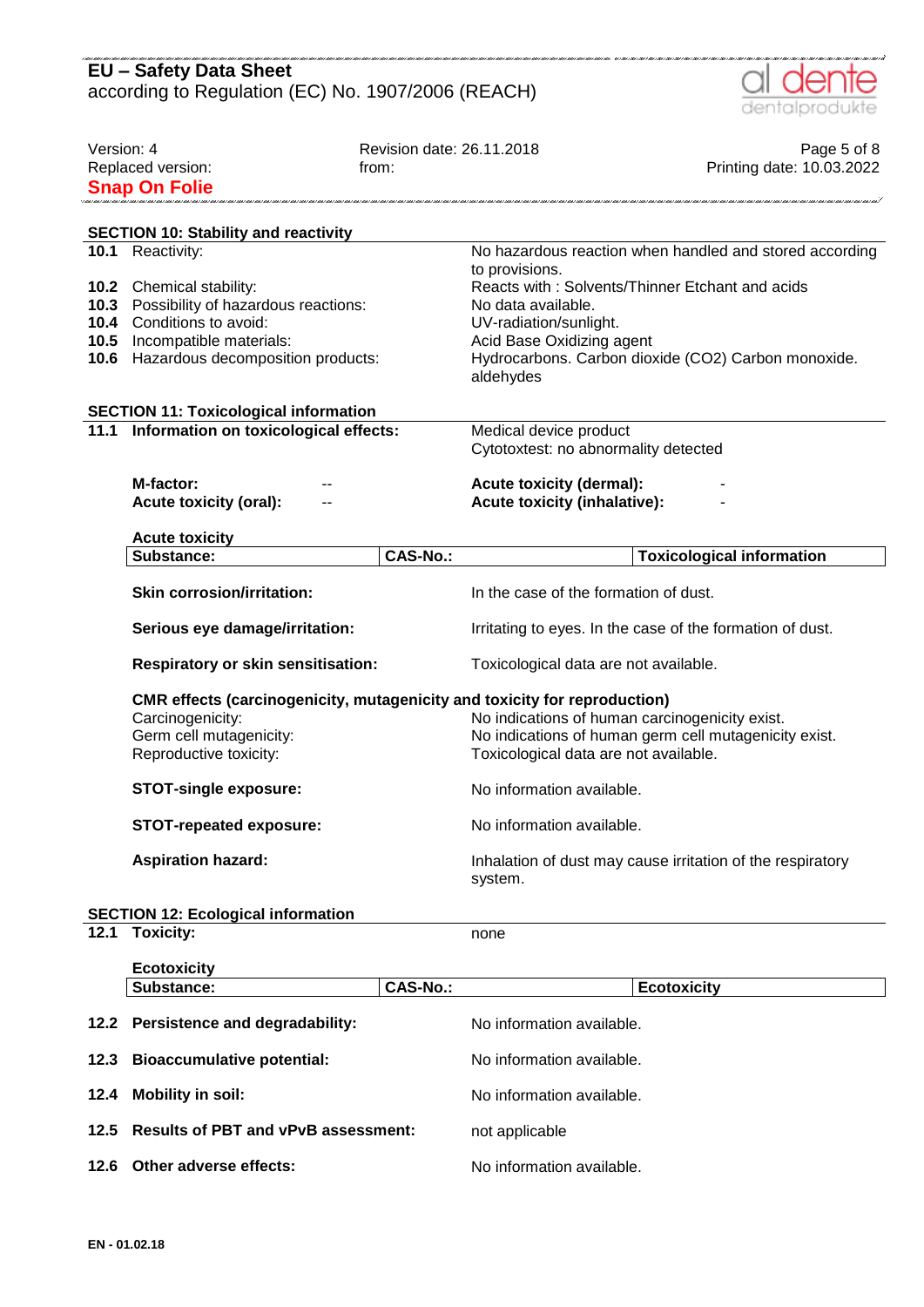

| Version: 4 |                                                                                                | Revision date: 26.11.2018 |                                                       | Page 6 of 8                                               |
|------------|------------------------------------------------------------------------------------------------|---------------------------|-------------------------------------------------------|-----------------------------------------------------------|
|            | Replaced version:                                                                              | from:                     |                                                       | Printing date: 10.03.2022                                 |
|            | <b>Snap On Folie</b>                                                                           |                           |                                                       |                                                           |
|            |                                                                                                |                           |                                                       |                                                           |
|            | <b>SECTION 13: Disposal considerations</b>                                                     |                           |                                                       |                                                           |
|            | 13.1 Waste treatment methods:                                                                  |                           |                                                       |                                                           |
|            | <b>Appropriate disposal/Product:</b>                                                           |                           | Can be incinerated together with household waste in   |                                                           |
|            |                                                                                                |                           | compliance with applicable technical regulations      |                                                           |
|            |                                                                                                |                           | following consultation with approved waste disposal   |                                                           |
|            |                                                                                                |                           | management companies and authorities in charge.       |                                                           |
|            | Appropriate disposal / Package:                                                                |                           | Dispose of waste according to applicable legislation. |                                                           |
|            |                                                                                                |                           |                                                       |                                                           |
|            | List of proposed waste codes/waste                                                             |                           |                                                       | Consult the appropriate local waste disposal expert about |
|            | designations in accordance with EWC:                                                           |                           | waste disposal.                                       |                                                           |
|            | Waste code product:                                                                            |                           |                                                       |                                                           |
|            | Waste code packaging:                                                                          |                           |                                                       |                                                           |
|            |                                                                                                |                           |                                                       |                                                           |
| 14.1       | <b>SECTION 14: Transport information</b><br><b>UN</b> number                                   |                           |                                                       |                                                           |
|            | <b>UN No.:</b>                                                                                 |                           |                                                       |                                                           |
|            |                                                                                                |                           |                                                       |                                                           |
| 14.2       | UN proper shipping name                                                                        |                           |                                                       |                                                           |
|            | ADR / RID:                                                                                     |                           |                                                       |                                                           |
|            | IMDG / ICAO-TI / IATA-DGR:                                                                     |                           |                                                       |                                                           |
|            |                                                                                                |                           |                                                       |                                                           |
| 14.3       | <b>Transport hazard class(es)</b>                                                              |                           |                                                       |                                                           |
|            | Hazard label(s):                                                                               |                           | <b>Classification Code:</b>                           |                                                           |
| 14.4       | <b>Packing group:</b>                                                                          |                           |                                                       |                                                           |
|            |                                                                                                |                           |                                                       |                                                           |
| 14.5       | <b>Environmental hazards:</b>                                                                  |                           |                                                       |                                                           |
|            | Labelling environmentally hazardous                                                            |                           |                                                       |                                                           |
|            | substances                                                                                     |                           |                                                       |                                                           |
|            | ADR/RID / IMDG-Code / ICAO-TI / IATA-DGR:                                                      |                           | no                                                    |                                                           |
|            | <b>Marine Pollutant:</b>                                                                       |                           | no                                                    |                                                           |
|            | 14.6 Special precautions for user:                                                             |                           |                                                       |                                                           |
|            | <b>Land transport (ADR/RID)</b>                                                                |                           |                                                       |                                                           |
|            | <b>Transport category:</b>                                                                     |                           | <b>Tunnel restriction code:</b>                       |                                                           |
|            | <b>Special provisions:</b>                                                                     |                           | Limited quantity (LQ):                                |                                                           |
|            |                                                                                                |                           |                                                       |                                                           |
|            | Sea transport (IMDG)                                                                           |                           |                                                       |                                                           |
|            | EmS-No:                                                                                        |                           |                                                       |                                                           |
|            | <b>Special provisions:</b>                                                                     |                           | Limited quantity (LQ):                                |                                                           |
| 14.7       | Transport in bulk according to Annex II of                                                     |                           | Remark: No dangerous good in sense of these transport |                                                           |
|            | <b>Marpol and the IBC Code:</b>                                                                |                           | regulations.                                          |                                                           |
|            |                                                                                                |                           |                                                       |                                                           |
|            | <b>SECTION 15: Regulatory information</b>                                                      |                           |                                                       |                                                           |
| 15.1       | Safety, health and environmental regulations/legislation specific for the substance or mixture |                           |                                                       |                                                           |
|            | Regulation (EC) No 166/2006 concerning the No information available.                           |                           |                                                       |                                                           |
|            | establishment of a European Pollutant                                                          |                           |                                                       |                                                           |
|            | <b>Release and Transfer Register:</b>                                                          |                           |                                                       |                                                           |
|            | Regulation (EC) No 1005/2009 on substance<br>that deplete the ozone layer:                     |                           | No information available.                             |                                                           |
|            | Regulation (EC) No 648/2004 on detergents:                                                     |                           | No information available.                             |                                                           |
|            | Regulation (EC) No 850/2004 on persistent                                                      |                           | No information available.                             |                                                           |
|            | organic pollutants:                                                                            |                           |                                                       |                                                           |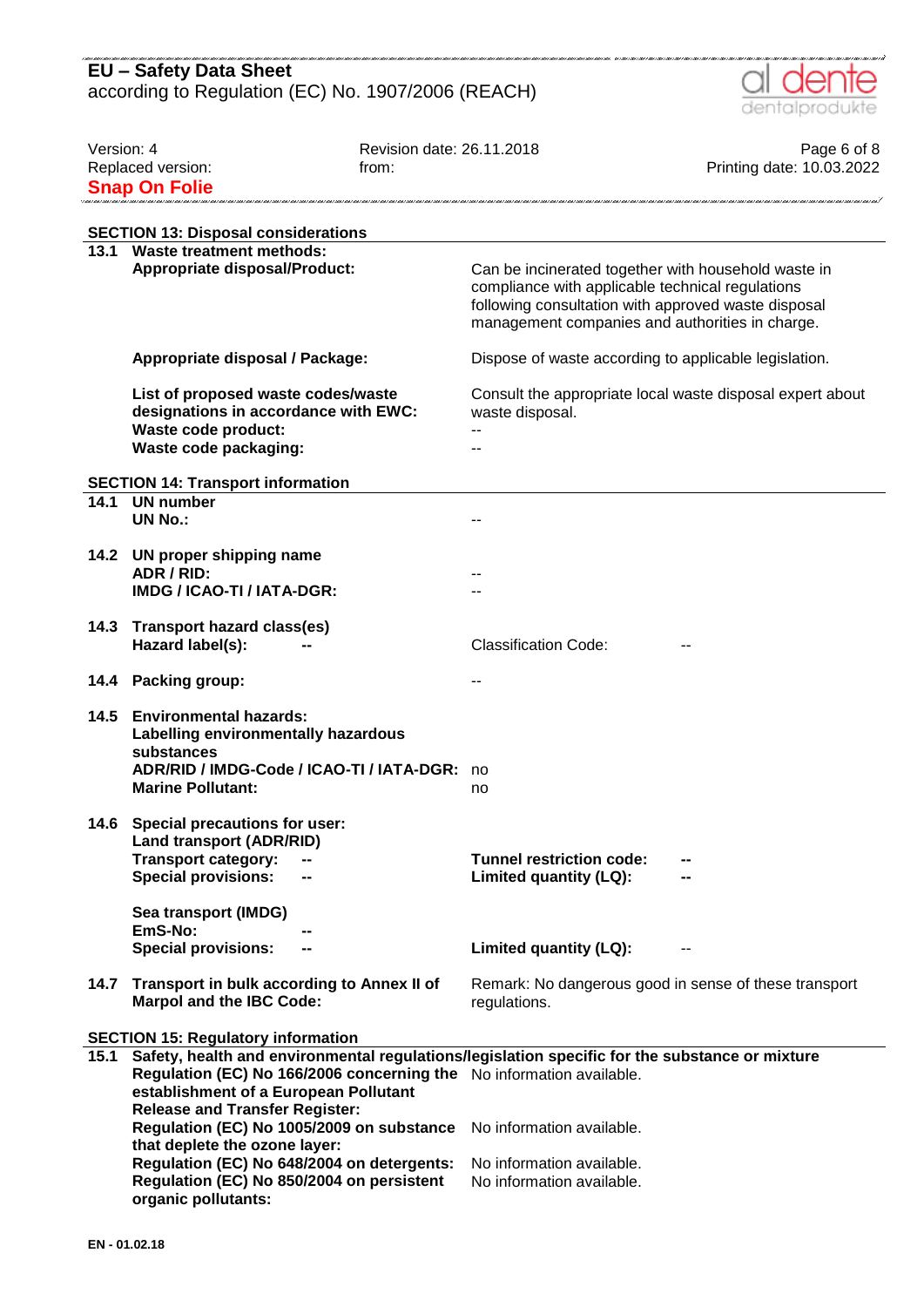| <b>EU</b> – Safety Data Sheet                      |  |
|----------------------------------------------------|--|
| according to Regulation (EC) No. 1907/2006 (REACH) |  |



| Version: 4                                                                                 | Replaced version:<br><b>Snap On Folie</b>                                                                                                                                                                                                                                                                                                                                                                                                                                                                                                                                                                                                                                                                   | Revision date: 26.11.2018<br>from:                                                                                                                                                                                                                 |                                                                                                                                                                  | Page 7 of 8<br>Printing date: 10.03.2022 |  |  |
|--------------------------------------------------------------------------------------------|-------------------------------------------------------------------------------------------------------------------------------------------------------------------------------------------------------------------------------------------------------------------------------------------------------------------------------------------------------------------------------------------------------------------------------------------------------------------------------------------------------------------------------------------------------------------------------------------------------------------------------------------------------------------------------------------------------------|----------------------------------------------------------------------------------------------------------------------------------------------------------------------------------------------------------------------------------------------------|------------------------------------------------------------------------------------------------------------------------------------------------------------------|------------------------------------------|--|--|
|                                                                                            | Regulation (EU) No 649/2012 concerning the<br>export and import of dangerous chemicals:<br><b>Restrictions according to Title VIII of</b><br><b>Regulation (EC) No 1907/2006:</b><br><b>National regulations:</b>                                                                                                                                                                                                                                                                                                                                                                                                                                                                                           |                                                                                                                                                                                                                                                    | No information available.<br>No information available.<br>Observe in addition any national regulations!                                                          |                                          |  |  |
|                                                                                            | <b>Restrictions of occupation:</b><br>Other regulations, restrictions and<br>prohibition regulations:<br>15.2 Chemical safety assessment:                                                                                                                                                                                                                                                                                                                                                                                                                                                                                                                                                                   |                                                                                                                                                                                                                                                    | none<br>none<br>For this substance a chemical safety assessment has not<br>been carried out.                                                                     |                                          |  |  |
| <b>SECTION 16: Other information</b><br>Relevant H- and EUH-phrases (Number and full text) |                                                                                                                                                                                                                                                                                                                                                                                                                                                                                                                                                                                                                                                                                                             |                                                                                                                                                                                                                                                    |                                                                                                                                                                  |                                          |  |  |
|                                                                                            | <b>Hazard statements</b><br>Training advice:<br><b>Recommended restrictions of use:</b>                                                                                                                                                                                                                                                                                                                                                                                                                                                                                                                                                                                                                     |                                                                                                                                                                                                                                                    | none<br>none                                                                                                                                                     |                                          |  |  |
|                                                                                            | <b>Further information:</b><br>The above information describes exclusively the safety requirements of the product and is based on our<br>present-day knowledge. The information is intended to give you advice about the safe handling of the<br>product named in this safety data sheet, for storage, processing, transport and disposal. The information<br>cannot be transferred to other products. In the case of mixing the product with other products or in the case<br>of processing, the information on this safety data sheet is not necessarily valid for the new made-up<br>material.<br><b>Documentation of changes:</b><br>none<br>Key literature references and sources for<br>none<br>data: |                                                                                                                                                                                                                                                    |                                                                                                                                                                  |                                          |  |  |
|                                                                                            |                                                                                                                                                                                                                                                                                                                                                                                                                                                                                                                                                                                                                                                                                                             |                                                                                                                                                                                                                                                    |                                                                                                                                                                  |                                          |  |  |
|                                                                                            | <b>Abbreviations and acronyms:</b>                                                                                                                                                                                                                                                                                                                                                                                                                                                                                                                                                                                                                                                                          |                                                                                                                                                                                                                                                    |                                                                                                                                                                  |                                          |  |  |
|                                                                                            | AC:<br>ACGIH:                                                                                                                                                                                                                                                                                                                                                                                                                                                                                                                                                                                                                                                                                               | Artikelkategorie (Article Category)<br>Rat für Arbeitsschutz und Gefahrstoffe, Amerika (American Conference of<br>Government Industrial Hygienists)                                                                                                |                                                                                                                                                                  |                                          |  |  |
|                                                                                            | ADN:                                                                                                                                                                                                                                                                                                                                                                                                                                                                                                                                                                                                                                                                                                        |                                                                                                                                                                                                                                                    | Europäisches Übereinkommen über die internationale Beförderung gefährlicher<br>Güter auf Binnengewässern (Accord européen relatif au transport international des |                                          |  |  |
|                                                                                            | ADR:                                                                                                                                                                                                                                                                                                                                                                                                                                                                                                                                                                                                                                                                                                        | marchandises dangereuses par voies de navigation intérieures)<br>Europäisches Übereinkommen über die internationale Beförderung gefährlicher<br>Güter auf der Straße (Accord européen relatif transport des merchandises<br>dangereuses par route) |                                                                                                                                                                  |                                          |  |  |
|                                                                                            | AGW:                                                                                                                                                                                                                                                                                                                                                                                                                                                                                                                                                                                                                                                                                                        | Arbeitsplatzgrenzwert                                                                                                                                                                                                                              |                                                                                                                                                                  |                                          |  |  |
|                                                                                            | AOX:                                                                                                                                                                                                                                                                                                                                                                                                                                                                                                                                                                                                                                                                                                        | Adsorbierbare organisch gebundene Halogene (Adsorbable Organic halogen                                                                                                                                                                             |                                                                                                                                                                  |                                          |  |  |
|                                                                                            |                                                                                                                                                                                                                                                                                                                                                                                                                                                                                                                                                                                                                                                                                                             | compounds)                                                                                                                                                                                                                                         |                                                                                                                                                                  |                                          |  |  |
|                                                                                            | Bw:                                                                                                                                                                                                                                                                                                                                                                                                                                                                                                                                                                                                                                                                                                         |                                                                                                                                                                                                                                                    |                                                                                                                                                                  |                                          |  |  |
|                                                                                            | CMR:                                                                                                                                                                                                                                                                                                                                                                                                                                                                                                                                                                                                                                                                                                        | Körpergewicht (Body weight)<br>Stoffe klassifiziert als Krebserzeugend, Mutagen oder Reproduktionstoxisch<br>(Carcinogenic, Mutagenic, toxic for Reproduction)                                                                                     |                                                                                                                                                                  |                                          |  |  |
|                                                                                            | CSR:                                                                                                                                                                                                                                                                                                                                                                                                                                                                                                                                                                                                                                                                                                        |                                                                                                                                                                                                                                                    | Stoffsicherheitsbericht (Chemical Safety Report)                                                                                                                 |                                          |  |  |
|                                                                                            | Deutsches Institut für Normung / Deutsche Industrienorm<br>DIN:                                                                                                                                                                                                                                                                                                                                                                                                                                                                                                                                                                                                                                             |                                                                                                                                                                                                                                                    |                                                                                                                                                                  |                                          |  |  |
|                                                                                            | DNEL:                                                                                                                                                                                                                                                                                                                                                                                                                                                                                                                                                                                                                                                                                                       | Level)                                                                                                                                                                                                                                             | Grenzwert, unterhalb dessen der Stoff keine Wirkung ausübt (Derived No Effect                                                                                    |                                          |  |  |